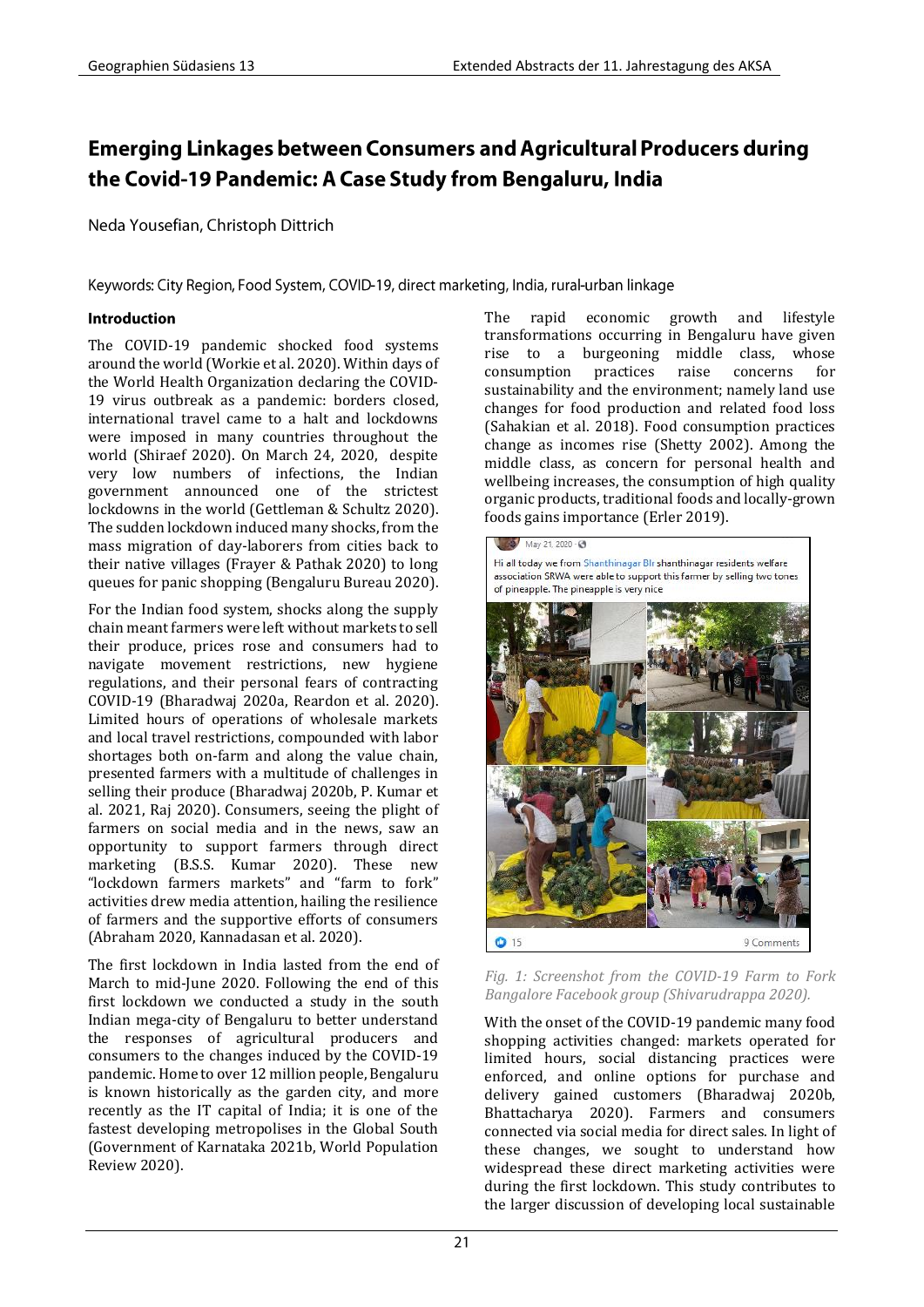food systems through rural-urban linkages and direct marketing.

### **Food Systems**

We see the disruptions caused by the COVID-19 pandemic as an opportunity to reevaluate the local food system to make it more sustainable. In this study we apply the City Region Food System (CRFS) framework as a practical and holistic approach to food system design. The CRFS framework is "the complex network of actors, processes and relationships to do with food production, processing, marketing and consumption that exist in a given geographical region that includes a more or less concentrated urban center and its surrounding periurban and rural hinterland; a regional landscape across which flows of people, goods and ecosystem services are managed" (Jennings et al. 2015: 29).

In the context of Bengaluru, farmers from the periurban and rural areas provide a vast majority of the fresh vegetables sold in the city. Sami and Surie (2017), in their Hungry Cities Report on Bengaluru's food system, identify three major outlets where farmers sell their produce: Agricultural Products Marketing Committee (APMC), Horticultural Producers Co-operative Marketing and Processing Society (HOPCOMS) and farmer networks. Some middle-class consumers are also seeking out organic products and alternative food networks, though this is currently a niche activity (Erler & Dittrich 2020). In general, an estimated 80% of food consumed in India is non-grain perishables which need to be restocked frequently (Reardon et al. 2020). With the lockdown disrupting marketing channels and consumer attitudes, there may be an opportunity for alternative food networks, especially direct marketing or community support agriculture (CSA) activities, to reach a wider audience of consumers interested in maintaining their health and supporting local farmers.

# **Methods**

We conducted a study in Bengaluru, India, from July to September 2020 to understand the direct marketing activities that unfolded under lockdown and what can foster or hinder such activities. We used online and telephone surveys with consumers and producers in Bengaluru Urban, a geographical area of 2,196km2, which includes the city of Bengaluru and the surround peri-urban region (Government of Karnataka 2021a). In our online survey we targeted urban, middle-class consumers because they comprise a sizable consumer demographic whose consumption practices are significant and highly influential in sustainability discussions. We applied the Kuppuswamy scale (Mohd Saleem 2019) to ensure that our sample is from middle-class respondents by calculating self-reported monthly household income and the education and occupation of the head of household. We used IP addresses to ensure that our sample is from Bengaluru-based

respondents. In total 117 complete responses were received from Bengaluru Urban residents. We also conducted telephone surveys with 117 Resident Welfare Associations (RWAs) and six Farmer Producer Organizations (FPOs) to better understand their engagement in and motivations for direct marketing activities during the lockdown.

# **Results and Discussion**

To better understand consumer attitudes towards direct marketing, we asked respondents to consider six factors as either positive or negative aspects of purchasing produce directly from farmers. The six factors are: variety of produce, locally produced, freshness, communication with farmer, price, and logistics. Our results, though not representative, show that consumers are generally interested in purchasing fruits and vegetables directly from farmers. The freshness factor, selected by 86% of respondents, is the most positive aspect of direct purchasing. Locally grown (55%) and price (53%) were also seen as very positive aspects of direct marketing. Logistics (56%) and communication (30%) between consumers and producers were selected as the most negative aspects of direct purchasing.

Respondents were not provided definitions for positive or negative, therefore these responses are based on individual interpretation and association of these words in relation to the six factors. We interpret the negative aspect of communication between consumers and producers is related to the effort required to organize the logistics of purchase volume, payment and delivery.

Table 1 shows that purchases directly from farmers, while small compared to other outlets, is the only category that increased during the lockdown.

*Table 1: Fresh vegetable and fruit purchasing behavior before and during lockdown (n=117)*

| Type of Vendor        | Before<br>lockdown | During<br>lockdown |
|-----------------------|--------------------|--------------------|
| Farmer                | 8%                 | 9%                 |
| Wet (open-air) market | 38%                | 21%                |
| Pushcart vendor       | 45%                | 40%                |
| Vegetable/Fruit stand | 78%                | 69%                |
| Supermarket           | 46%                | 32%                |

From the online survey only three of 117 respondents are currently members of a CSA. However, 45 respondents (38%) said that they would like to join a CSA but it is not available in their area. We see this result as a promising indication for interest in alternative food networks and as an opportunity for developing rural-urban linkages.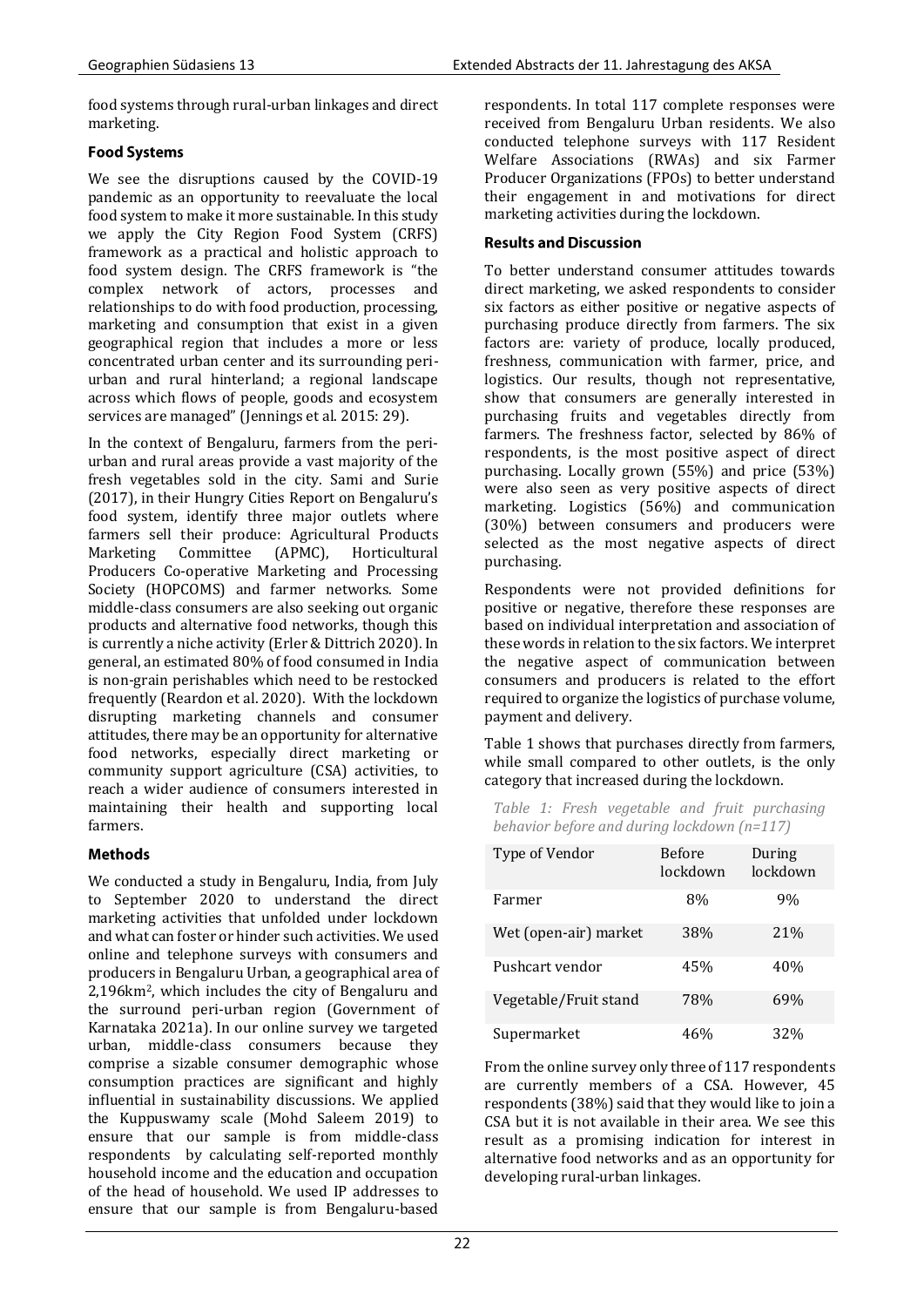RWAs which engaged in direct marketing, 42 of the 117 surveyed, did so primarily to help farmers and reduce outside shopping trips for their residents. Even more RWAs, 96 out of 117, engaged in the distribution of food donations to households in need during the lockdown. As their general responsibilities are more focused on community infrastructure issues, their long-term engagement in direct marketing is strongly dependent on need, motivation and convenience.

For producers, access to diverse markets, like direct marketing in addition to wholesale markets, can bolster their resilience—especially in times of shocks (Sukhwani et al. 2020). However, the scale of operations must remain economically viable for producers to continue engagement. As argued by P. Kumar et al. (2021), the vegetable farmers need support, not only from the government but also from civil society and community groups to ensure the continued sale and flow of fresh fruits and vegetables. As seen in our results from the six FPOs surveyed, five engaged in direct marketing during the lockdown. These five FPOs represent 4,700 farmers. The FPOs worked with RWAs (2), had government assistance (2) or used a personal contact (1) to make these arrangements. For three FPOs direct marketing to apartment buildings or neighborhoods is a regular marketing channel.

Both RWAs and FPOs used technology, especially messaging apps and social media, to organize direct marketing. The use of such technology can help to strengthen rural-urban linkages and foster better communication and logistics for direct marketing activities. Digitally linking producers and geographically-clustered consumers can increase the likely success of direct marketing initiatives, in turn bolstering sustainability and resilience in the local food system.

# Conclusion

Developing rural-urban linkages through direct marketing activities is one way to make the food system in Bengaluru more sustainable. The expected growth of FPOs and the post-pandemic demands of health conscious consumers (Padhee & Pingali 2020) present new opportunities for direct marketing. With close to 1,000 registered RWAs and 22 registered FPOs in Bengaluru, the possibilities for organizing direct marketing through these existing organizations in Bengaluru has potential and should be explored in future research. What we are suggesting here is not that RWAs take on the role of intermediary between consumers and producer; rather, that FPOs connect with RWAs to find communities of consumers. This is potentially one new way to connect consumers and farmers that continues beyond lockdowns and the COVID-19 pandemic.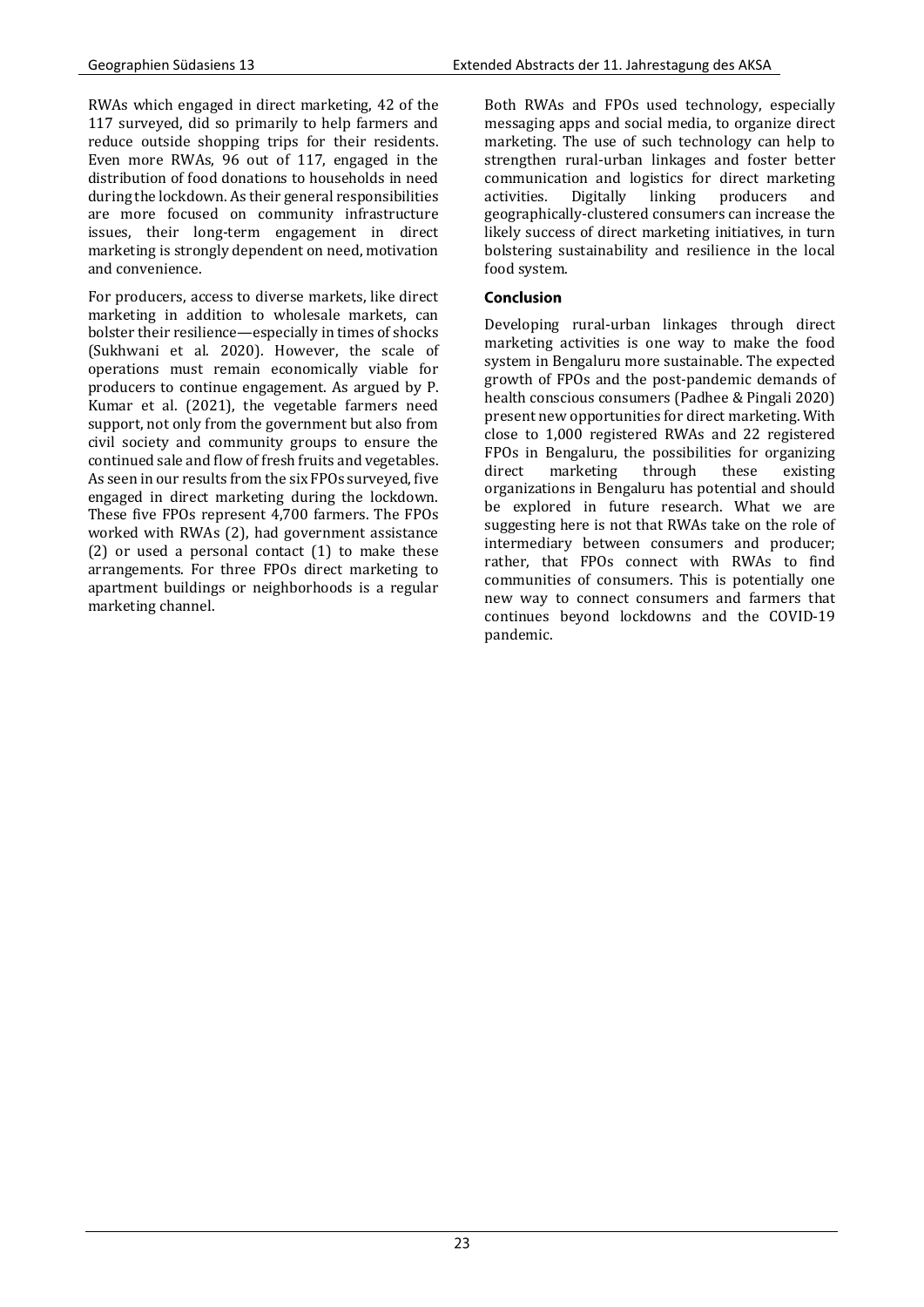#### **References**

Abraham, M.‑R. (2020): Direct-selling helps Indian farmers swerve food waste under lockdown. In: Deutsche Welle, Bengaluru.

Bengaluru Bureau (2020): Scramble for groceries as supermarkets close and police crack down on vegetable vendors. In: The Hindu, Bengaluru.

Bharadwaj, A.K. (2020a): Covid-19: Veggie prices shoot up over short supply and panic buying. In: The Hindu, Bengaluru.

Bharadwaj, A.K. (2020b): Yeshwantpur APMC yard to function for four hours three days a week. In: The Hindu, Bengaluru.

Bhattacharya, A. (2020): India's coronavirus lockdown has given online grocers the opportunity of a lifetime. https://bit.ly/3E8nIC0 (30.11.2021).

Erler, M. (2019): Food transition and Bengaluru's organic movement. A pathway to sustainable consumption practices? In: Geographien Südasiens 11: 14–17.

Erler, M. & Dittrich, C. (2020): Middle Class, Tradition and the Desi-Realm – Discourses of Alternative Food Networks in Bengaluru, India. In: Sustainability 12(7): 2741.

Frayer, L. & Pathak, S. (2020): Coronavirus Lockdown Sends Migrant Workers on A Long and Risky Trip Home: NPR. https://n.pr/31l7mrq (30.11.2021).

Gettleman, J. & Schultz, K. (2020): Modi Order 3- Week Total Lockdown for All 1.3 Billion Indians. In: The New York Times, New Delhi. https://www.nytimes.com/2020/03/24/world/asia /india-coronavirus-lockdown.html (30.11.2021).

Government of Karnataka (2021a): Bengaluru Urban District.

Government of Karnataka (2021b): Bengaluru Urban District History.

Jennings, S., Cottee, J., Curtis, T. & Miller, S. (2015): Food in an Urbanised World: The Role of City Region Food Systems in Resilience and Sustainable Development.

http://www.fao.org/fileadmin/templates/FCIT/doc uments/Food\_in\_an\_Urbanised\_World\_Report\_DRAF T\_February\_2015.pdf (26.04.2022)

Kannadasan, A., Govind, R., Borah, P.M. & Mathew, S. (2020): Meet India's inspiring farmers who pivot, adapt and keep supplying fresh produce during the lockdowns: In: The Hindu, Bengaluru.

Kumar, B. S. (2020): UAS-B Alumni Association steps in to help grape farmers. In: The Hindu, Bengaluru.

Kumar, P., Singh, S.S., Pandey, A.K., Singh, R.K., Srivastava, P.K., Kumar, M. & Drews, M. (2021): Multilevel impacts of the COVID-19 lockdown on agricultural systems in India: The case of Uttar Pradesh. In: Agricultural Systems 187: 103027.

Mohd Saleem, S. (2019): Modified Kuppuswamy socioeconomic scale updated for the year 2019. In: Indian Journal of Forensic and Community Medicine 6(1): 1–3.

Padhee, A. K. & Pingali, P. (2020): Lessons from a pandemic to repurpose India's agricultural policy. In: Nature India.

https://www.natureasia.com/en/nindia/article/10. 1038/nindia.2020.83 (30.11.2021).

Raj, A. (2020): COVID-19: Karnataka Farmers Dump Produce as Supply Chain Snaps: In: The Quint. https://www.thequint.com/coronavirus/covid-19 effect-karnataka-farmers-dump-produce-as-supplychain-snaps (30.11.2021).

Reardon, T., Mishra, A., Nuthalapati, C.S., Bellemare, M.F. & Zilberman, D. (2020): COVID-19's Disruption of India's Transformed Food Supply Chains. In: Economic & Political Weekly, 55(18): 18– 22.

Sahakian, M., Saloma, C. & Ganguly, S. (2018): Exploring the Role of Taste in Middle-Class Household Practices. In: Asian Journal of Social Science 46(3): 304–329.

Sami, N. & Surie, A. (2017): HCP Report No. 5: The Urban Food System of Bangalore, India. Cape Town. https://hungrycities.net/publication/hcp-report-no-5-urban-food-system-bangalore-india/ (3.11.2021).

Shetty, P.S. (2002): Nutrition transition in India. In: Public Health Nutrition 5(1A): 175–182.

Shiraef, M. A. (2020): Closed borders, travel bans and halted immigration: 5 ways COVID-19 changed howand where- people move around the world. https://bit.ly/3o8KtAr (30.11.2021).

Sukhwani, V., Deshkar, S. & Shaw, R. (2020): Covid-19 Lockdown, Food Systems and Urban-Rural Partnership: Case of Nagpur, India. In: International Journal of Environmental Research and Public Health 17(16): 5710.

Workie, E., Mackolil, J., Nyika, J. & Ramadas, S. (2020): Deciphering the impact of COVID-19 pandemic on food security, agriculture, and livelihoods: A review of the evidence from developing countries. In: Current Research in Environmental Sustainability 2: 100014.

World Population Review (2020): Bangalore Population 2020. https://worldpopulationreview.com/world-

cities/bangalore-population (07.04.2022).